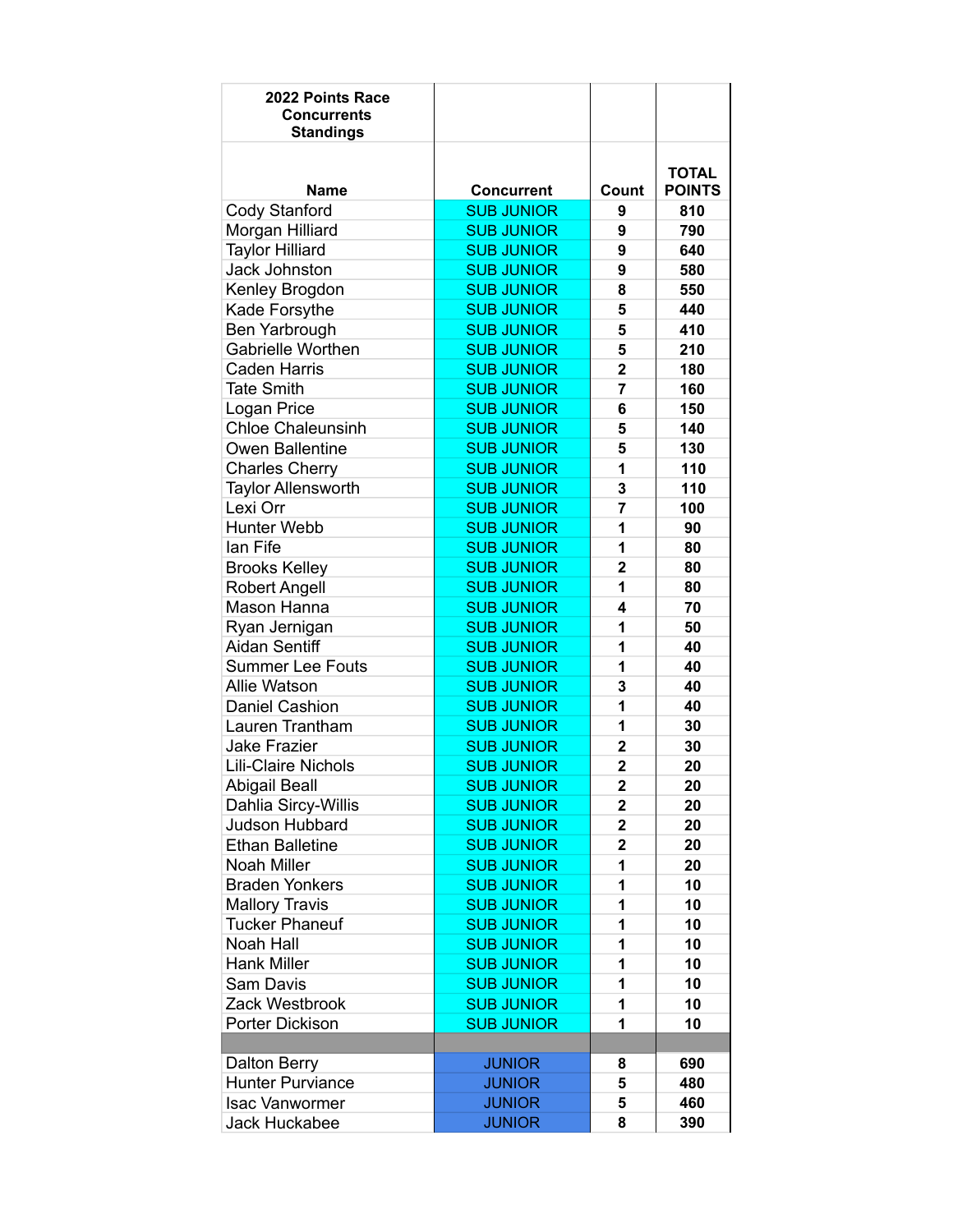| 2022 Points Race<br><b>Concurrents</b><br><b>Standings</b> |                   |                         |                               |
|------------------------------------------------------------|-------------------|-------------------------|-------------------------------|
| Name                                                       | <b>Concurrent</b> | Count                   | <b>TOTAL</b><br><b>POINTS</b> |
| <b>Cooper Sparks</b>                                       | <b>JUNIOR</b>     | 7                       | 340                           |
| <b>Cameron Burns</b>                                       | <b>JUNIOR</b>     | 7                       | 330                           |
| <b>Seth Ratliff</b>                                        | <b>JUNIOR</b>     | 3                       | 310                           |
| Spencer Higdon                                             | <b>JUNIOR</b>     | 6                       | 260                           |
| <b>Carson Walters</b>                                      | <b>JUNIOR</b>     | 4                       | 180                           |
| <b>Seth Proctor</b>                                        | <b>JUNIOR</b>     | $\mathbf{2}$            | 180                           |
| Sara Ratliff                                               | <b>JUNIOR</b>     | 3                       | 180                           |
| Lucas Davis                                                | <b>JUNIOR</b>     | $\overline{\mathbf{2}}$ | 170                           |
| <b>Hunter Burgess</b>                                      | <b>JUNIOR</b>     | 4                       | 130                           |
| <b>Cooper Smith</b>                                        | <b>JUNIOR</b>     | 5                       | 150                           |
| Sara Fox                                                   | <b>JUNIOR</b>     | $\overline{2}$          | 120                           |
| Zachary Emmons                                             | <b>JUNIOR</b>     | $\mathbf{2}$            | 120                           |
| Daylon Mahn                                                | <b>JUNIOR</b>     | 1                       | 110                           |
| Jedidiah Baggett                                           | <b>JUNIOR</b>     | 1                       | 110                           |
| <b>Caleb Pike</b>                                          | <b>JUNIOR</b>     | 1                       | 110                           |
| <b>Clint Phifer</b>                                        | <b>JUNIOR</b>     | 1                       | 100                           |
| Joe Gill IV                                                | <b>JUNIOR</b>     | $\mathbf{2}$            | 90                            |
| <b>Cordell Cagle</b>                                       | <b>JUNIOR</b>     | $\overline{2}$          | 90                            |
| lan Hirsch                                                 | <b>JUNIOR</b>     | 1                       | 90                            |
| Will Yarbrough                                             | <b>JUNIOR</b>     | 1                       | 80                            |
| Dakota Duke                                                | <b>JUNIOR</b>     | 1                       | 70                            |
| <b>Nolan Smith</b>                                         | <b>JUNIOR</b>     | 4                       | 70                            |
| <b>Carson Winchester</b>                                   | <b>JUNIOR</b>     | 1                       | 70                            |
| Nolan Baker                                                | <b>JUNIOR</b>     | 1                       | 60                            |
| <b>Halen Wilkerson</b>                                     | <b>JUNIOR</b>     | 1                       | 60                            |
| Cali Whitwell                                              | <b>JUNIOR</b>     | $\overline{2}$          | 60                            |
| Jami Giarrizzo                                             | <b>JUNIOR</b>     | 1                       | 60                            |
| Christian Wagner                                           | <b>JUNIOR</b>     | 1                       | 40                            |
| <b>Caleb Darnell</b>                                       | <b>JUNIOR</b>     | $\mathbf{2}$            | 40                            |
| Canaan Holcomb                                             | <b>JUNIOR</b>     | 3                       | 40                            |
| Nathan Myers                                               | <b>JUNIOR</b>     | 1                       | 30                            |
| Hunter Robb                                                | <b>JUNIOR</b>     | $\overline{\mathbf{2}}$ | 20                            |
| <b>Jackson Milam</b>                                       | <b>JUNIOR</b>     | $\overline{\mathbf{2}}$ | 20                            |
| Nathan Dozier                                              | <b>JUNIOR</b>     | $\overline{\mathbf{2}}$ | 20                            |
| Caleb Clayton                                              | <b>JUNIOR</b>     | 1                       | 10                            |
| Nathan Brandmeyer                                          | <b>JUNIOR</b>     | 1                       | 10                            |
| Michael Cox                                                | <b>JUNIOR</b>     | 1                       | 10                            |
| Eli Anderson                                               | <b>JUNIOR</b>     | 1                       | 10                            |
| <b>Grant Summers</b>                                       | <b>JUNIOR</b>     | 1                       | 10                            |
| Dylan Page                                                 | <b>JUNIOR</b>     | 1                       | 10                            |
| Dane Hansen                                                | <b>JUNIOR</b>     | 1                       | 10                            |
| Carson Huff                                                | <b>JUNIOR</b>     | 1                       | 10                            |
| Nicholas Underwood                                         | <b>JUNIOR</b>     | 1                       | 10                            |
|                                                            |                   |                         |                               |
| Morgan Hilliard                                            | <b>LADY</b>       | 9                       | 900                           |
| <b>Taylor Hilliard</b>                                     | <b>LADY</b>       | 9                       | 790                           |
| Emma Shupe                                                 | <b>LADY</b>       | 8                       | 620                           |
|                                                            |                   |                         |                               |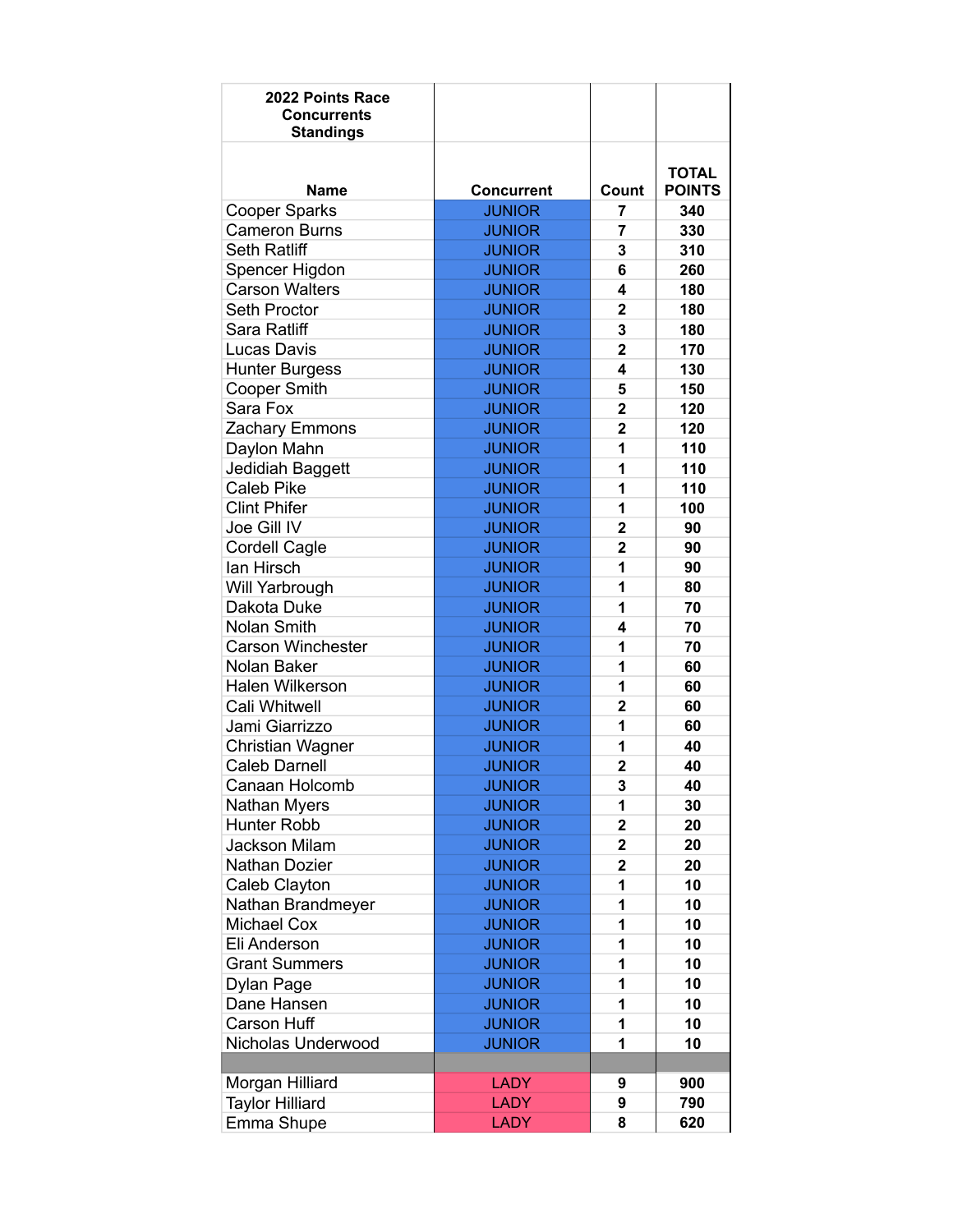| 2022 Points Race<br><b>Concurrents</b><br><b>Standings</b> |                   |                         |               |
|------------------------------------------------------------|-------------------|-------------------------|---------------|
|                                                            |                   |                         | <b>TOTAL</b>  |
| <b>Name</b>                                                | <b>Concurrent</b> | Count                   | <b>POINTS</b> |
| <b>Gabrielle Worthen</b>                                   | <b>LADY</b>       | 5                       | 380           |
| <b>Benita Caldwell</b>                                     | <b>LADY</b>       | 8                       | 350           |
| Sara Ratliff                                               | <b>LADY</b>       | 3                       | 320           |
| <b>Chloe Chaleunsinh</b>                                   | <b>LADY</b>       | 5                       | 260           |
| Lexi Orr                                                   | <b>LADY</b>       | 7                       | 260           |
| <b>Taylor Allensworth</b>                                  | <b>LADY</b>       | 3                       | 200           |
| Sara Fox                                                   | <b>LADY</b>       | $\mathbf{2}$            | 190           |
| Cali Whitwell                                              | <b>LADY</b>       | $\overline{\mathbf{2}}$ | 180           |
| <b>Allie Watson</b>                                        | <b>LADY</b>       | 3                       | 130           |
| KaiLa Byrd                                                 | <b>LADY</b>       | 5                       | 110           |
| <b>Tina Jewell</b>                                         | <b>LADY</b>       | 1                       | 110           |
| Dakota Duke                                                | <b>LADY</b>       | 1                       | 110           |
| Jami Giarrizzo                                             | <b>LADY</b>       | 1                       | 100           |
| <b>Shelby Combs</b>                                        | <b>LADY</b>       | 1                       | 90            |
| Lauren Trantham                                            | <b>LADY</b>       | 1                       | 80            |
| Aditza Reyes                                               | <b>LADY</b>       | 3                       | 70            |
| Kayla Woodson                                              | <b>LADY</b>       | 1                       | 50            |
| <b>Summer Lee Fouts</b>                                    | <b>LADY</b>       | 1                       | 50            |
| <b>Mallory Travis</b>                                      | <b>LADY</b>       | 1                       | 50            |
| <b>Lili-Claire Nichols</b>                                 | <b>LADY</b>       | 3                       | 40            |
| Leila Schmeisser                                           | <b>LADY</b>       | 1                       | 40            |
| Dahlia Sircy-Willis                                        | <b>LADY</b>       | 2                       | 30            |
| <b>Abigail Beall</b>                                       | <b>LADY</b>       | 2                       | 20            |
|                                                            | <b>LADY</b>       | 0                       | $\mathbf 0$   |
|                                                            | <b>LADY</b>       | 0                       | $\mathbf 0$   |
|                                                            | <b>LADY</b>       | 0                       | $\mathbf 0$   |
|                                                            | <b>LADY</b>       | 0                       | 0             |
|                                                            | <b>LADY</b>       | 0                       | 0             |
|                                                            | <b>LADY</b>       | 0                       | 0             |
|                                                            | <b>LADY</b>       | 0                       | 0             |
|                                                            |                   |                         |               |
| Ralph Hoyt Greenwell                                       | <b>VETERAN</b>    | 7                       | 620           |
| <b>Marty Moore</b>                                         | <b>VETERAN</b>    | 7                       | 570           |
| <b>Donald Caldwell</b>                                     | <b>VETERAN</b>    | 8                       | 510           |
| <b>Chris Schmeisser</b>                                    | <b>VETERAN</b>    | 7                       | 500           |
| <b>Steve Ward</b>                                          | <b>VETERAN</b>    | 5                       | 440           |
| <b>Steve Carter</b>                                        | <b>VETERAN</b>    | 5                       | 330           |
| Robert (Mike) Redmond                                      | <b>VETERAN</b>    | 3                       | 300           |
| Kenny Foster                                               | <b>VETERAN</b>    | 4                       | 230           |
| Phillip Wakefield                                          | <b>VETERAN</b>    | 8                       | 230           |
| <b>Steve Purviance</b>                                     | <b>VETERAN</b>    | 7                       | 190           |
| <b>Lillard Teasley</b>                                     | <b>VETERAN</b>    | 5                       | 190           |
| Don Padgett                                                | <b>VETERAN</b>    | 2                       | 180           |
| Bryan Fastenau                                             | <b>VETERAN</b>    | 3                       | 160           |
| <b>Steve Struve</b>                                        | <b>VETERAN</b>    | 6                       | 140           |
| Spike Harmon                                               | <b>VETERAN</b>    | 2                       | 120           |
| <b>Tim Schultz</b>                                         | <b>VETERAN</b>    | $\mathbf{2}$            | 120           |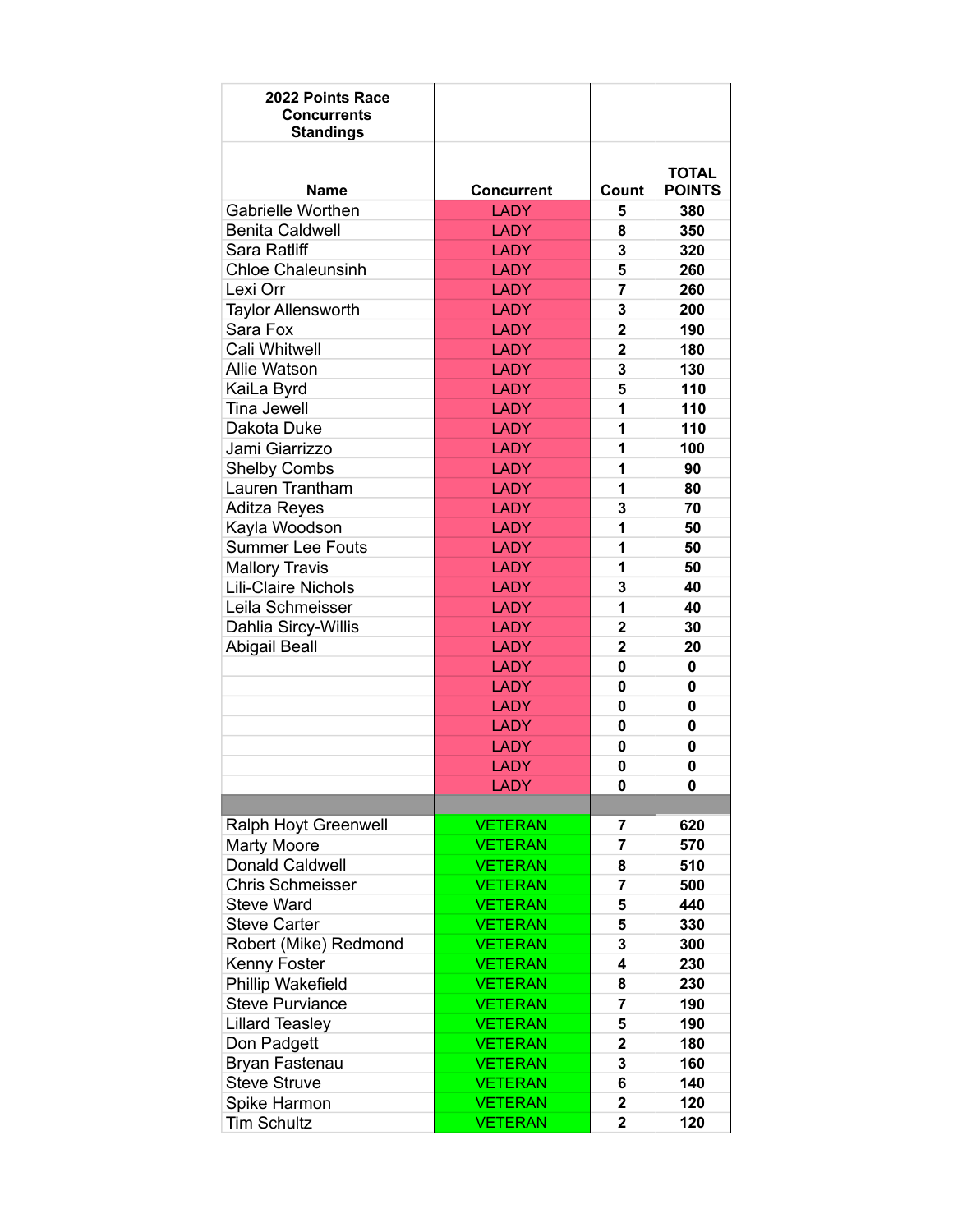| 2022 Points Race<br><b>Concurrents</b><br><b>Standings</b> |                   |                         |                               |
|------------------------------------------------------------|-------------------|-------------------------|-------------------------------|
| <b>Name</b>                                                | <b>Concurrent</b> | Count                   | <b>TOTAL</b><br><b>POINTS</b> |
| Donald (Doc) Crawford                                      | <b>VETERAN</b>    | 1                       | 110                           |
| Eric Dunn                                                  | <b>VETERAN</b>    | 3                       | 100                           |
| Greg Edgin                                                 | <b>VETERAN</b>    | 1                       | 100                           |
| <b>Randy Hopkins</b>                                       | <b>VETERAN</b>    | 1                       | 90                            |
| Gregg Piercey                                              | <b>VETERAN</b>    | 1                       | 90                            |
| <b>Tim Jewell</b>                                          | <b>VETERAN</b>    | 1                       | 90                            |
| Paul Gilberston                                            | <b>VETERAN</b>    | $\mathbf{2}$            | 90                            |
| <b>Mark Brimer</b>                                         | <b>VETERAN</b>    | $\mathbf{2}$            | 80                            |
| Walter "Walt" Smith                                        | <b>VETERAN</b>    | 7                       | 80                            |
| <b>Tim Denny</b>                                           | <b>VETERAN</b>    | 5                       | 80                            |
| <b>Benita Caldwell</b>                                     | <b>VETERAN</b>    | 8                       | 80                            |
| Mike Barton                                                | <b>VETERAN</b>    | 1                       | 70                            |
| Tina Jewell                                                | <b>VETERAN</b>    | 1                       | 70                            |
| David Putman                                               | <b>VETERAN</b>    | 1                       | 70                            |
| Jeffrey Papasan                                            | <b>VETERAN</b>    | 1                       | 60                            |
| Young Chun                                                 | <b>VETERAN</b>    | 5                       | 60                            |
| <b>Chris Smith</b>                                         | <b>VETERAN</b>    | 1                       | 50                            |
| <b>Bob Bush</b>                                            | <b>VETERAN</b>    | 1                       | 50                            |
| <b>Bill Denny</b>                                          | <b>VETERAN</b>    | 5                       | 50                            |
| Perry Johnson                                              | <b>VETERAN</b>    | 1                       | 40                            |
| Dave Stephens                                              | <b>VETERAN</b>    | $\mathbf{2}$            | 40                            |
| <b>Jason West</b>                                          | <b>VETERAN</b>    | 3                       | 40                            |
| Danny Denton                                               | <b>VETERAN</b>    | 3                       | 30                            |
| H Rhea Holly                                               | <b>VETERAN</b>    | 3                       | 30                            |
| <b>Robert Gaines</b>                                       | <b>VETERAN</b>    | 1                       | 30                            |
| Rocky Shepard                                              | <b>VETERAN</b>    | 2                       | 30                            |
| <b>Bart Hartley</b>                                        | <b>VETERAN</b>    | 3                       | 30                            |
| <b>Tony Kennedy</b>                                        | <b>VETERAN</b>    | 1                       | 30                            |
| <b>Jeff Martin</b>                                         | <b>VETERAN</b>    | 1                       | 20                            |
| Jeffrey Horner                                             | VETERAN           | 2                       | 20                            |
| Mark Lovan                                                 | <b>VETERAN</b>    | $\mathbf 2$             | 20                            |
| <b>William Cox</b>                                         | <b>VETERAN</b>    | $\mathbf 2$             | 20                            |
| <b>Tommy Strickland</b>                                    | <b>VETERAN</b>    | $\mathbf 2$             | 20                            |
| <b>Victor Andrews</b>                                      | <b>VETERAN</b>    | $\mathbf 2$             | 20                            |
| David Stephens                                             | <b>VETERAN</b>    | $\overline{\mathbf{2}}$ | 20                            |
| Joel Durham                                                | <b>VETERAN</b>    | 1                       | 20                            |
| Tony Coffman                                               | <b>VETERAN</b>    | $\mathbf 2$             | 20                            |
| <b>Gary Pruitt</b>                                         | <b>VETERAN</b>    | 1                       | 10                            |
| Jeff Ivie                                                  | <b>VETERAN</b>    | 1                       | 10                            |
| <b>Michael Mcclary</b>                                     | <b>VETERAN</b>    | 1                       | 10                            |
| Kent Greenwell                                             | <b>VETERAN</b>    | 1                       | 10                            |
| <b>Gary Fouts</b>                                          | <b>VETERAN</b>    | 1                       | 10                            |
| Kenny Miller                                               | <b>VETERAN</b>    | 1                       | 10                            |
| <b>Steve Williams</b>                                      | <b>VETERAN</b>    | 1                       | 10                            |
| Leila Schmeisser                                           | <b>VETERAN</b>    | 1                       | 10                            |
| Don Perrin                                                 | <b>VETERAN</b>    | 1                       | 10                            |
| <b>Tony Blake</b>                                          | <b>VETERAN</b>    | 1                       | 10                            |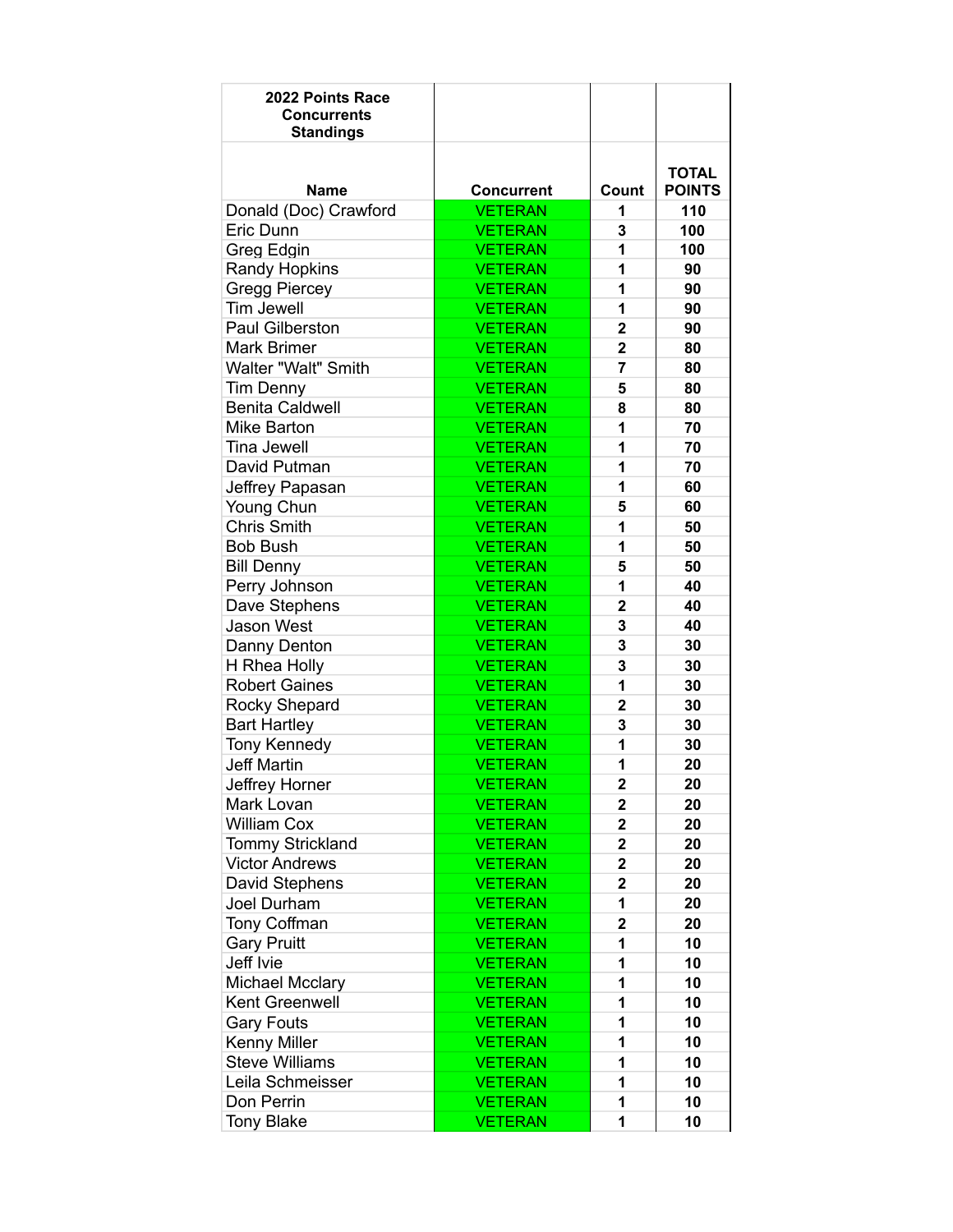| 2022 Points Race<br><b>Concurrents</b><br><b>Standings</b> |                   |                |                               |
|------------------------------------------------------------|-------------------|----------------|-------------------------------|
| <b>Name</b>                                                | <b>Concurrent</b> | Count          | <b>TOTAL</b><br><b>POINTS</b> |
| <b>Paul Bennett</b>                                        | <b>VETERAN</b>    | 1              | 10                            |
|                                                            |                   |                |                               |
| Gene Lowe                                                  | <b>SUPER VET</b>  | 6              | 560                           |
| <b>Ronald Rogers</b>                                       | <b>SUPER VET</b>  | 8              | 520                           |
| David Cole                                                 | <b>SUPER VET</b>  | 3              | 320                           |
| <b>Rick Archer</b>                                         | <b>SUPER VET</b>  | 4              | 320                           |
| Jim Shupe                                                  | <b>SUPER VET</b>  | 8              | 320                           |
| Emma Shupe                                                 | <b>SUPER VET</b>  | 8              | 290                           |
| <b>Richard Vickrey</b>                                     | <b>SUPER VET</b>  | 3              | 290                           |
| Larry Taylor                                               | <b>SUPER VET</b>  | 6              | 290                           |
| Peyton Brown                                               | <b>SUPER VET</b>  | 3              | 260                           |
| <b>Clay Kelley</b>                                         | <b>SUPER VET</b>  | 3              | 220                           |
| Johnny Cox                                                 | <b>SUPER VET</b>  | 3              | 210                           |
| Dan Rosario                                                | <b>SUPER VET</b>  | 6              | 200                           |
| Joseph Calabrace                                           | <b>SUPER VET</b>  | 4              | 200                           |
| Dennis Clapp                                               | <b>SUPER VET</b>  | $\mathbf{2}$   | 190                           |
| <b>Steve Pitts</b>                                         | <b>SUPER VET</b>  | 5              | 170                           |
| David Adams                                                | <b>SUPER VET</b>  | $\overline{2}$ | 170                           |
| <b>Charlie Donaldson</b>                                   | <b>SUPER VET</b>  | 3              | 160                           |
| <b>Steve Frost</b>                                         | <b>SUPER VET</b>  | $\overline{2}$ | 160                           |
| <b>Woodrow Culp</b>                                        | <b>SUPER VET</b>  | 7              | 120                           |
| David Walker                                               | <b>SUPER VET</b>  | 1              | 110                           |
| <b>James Rowe</b>                                          | <b>SUPER VET</b>  | 3              | 110                           |
| Lanny Provience                                            | <b>SUPER VET</b>  | 1              | 100                           |
| Jim Wright                                                 | <b>SUPER VET</b>  | $\overline{2}$ | 100                           |
| <b>Tim Taylor</b>                                          | <b>SUPER VET</b>  | 1              | 90                            |
| <b>Terry McLaughlin</b>                                    | <b>SUPER VET</b>  | 1              | 80                            |
| Joe Woolsey                                                | <b>SUPER VET</b>  | 1              | 80                            |
| David Williams                                             | <b>SUPER VET</b>  | 1              | 70                            |
| Gerald Hendrickson                                         | <b>SUPER VET</b>  | 1              | 70                            |
| Mike Taylor                                                | <b>SUPER VET</b>  | $\overline{2}$ | 70                            |
| Ray Morris                                                 | <b>SUPER VET</b>  | 1              | 60                            |
| Jim Hunter                                                 | <b>SUPER VET</b>  | 1              | 60                            |
| Dennis Van Wormer                                          | <b>SUPER VET</b>  | 4              | 60                            |
| Paul Davidson                                              | <b>SUPER VET</b>  | 1              | 40                            |
| Dwain Mercer                                               | <b>SUPER VET</b>  | 1              | 30                            |
| <b>Howard Graves</b>                                       | <b>SUPER VET</b>  | 1              | 20                            |
| Dan Beardsley                                              | <b>SUPER VET</b>  | 1              | 20                            |
| Douglas Zelonis                                            | <b>SUPER VET</b>  | 1              | 20                            |
| Vann Hughes                                                | <b>SUPER VET</b>  | 1              | 10                            |
| Larry Johnson                                              | <b>SUPER VET</b>  | 1              | 10                            |
| Harry Steuber                                              | <b>SUPER VET</b>  | 1              | 10                            |
| Lanny Griffin                                              | SR SUPER VET      | 6              | 650                           |
| Norman Matusewicz                                          | SR SUPER VET      | 7              | 620                           |
| <b>William Miller</b>                                      | SR SUPER VET      | 3              | 310                           |
| <b>Barry Havens</b>                                        | SR SUPER VET      | 3              | 250                           |